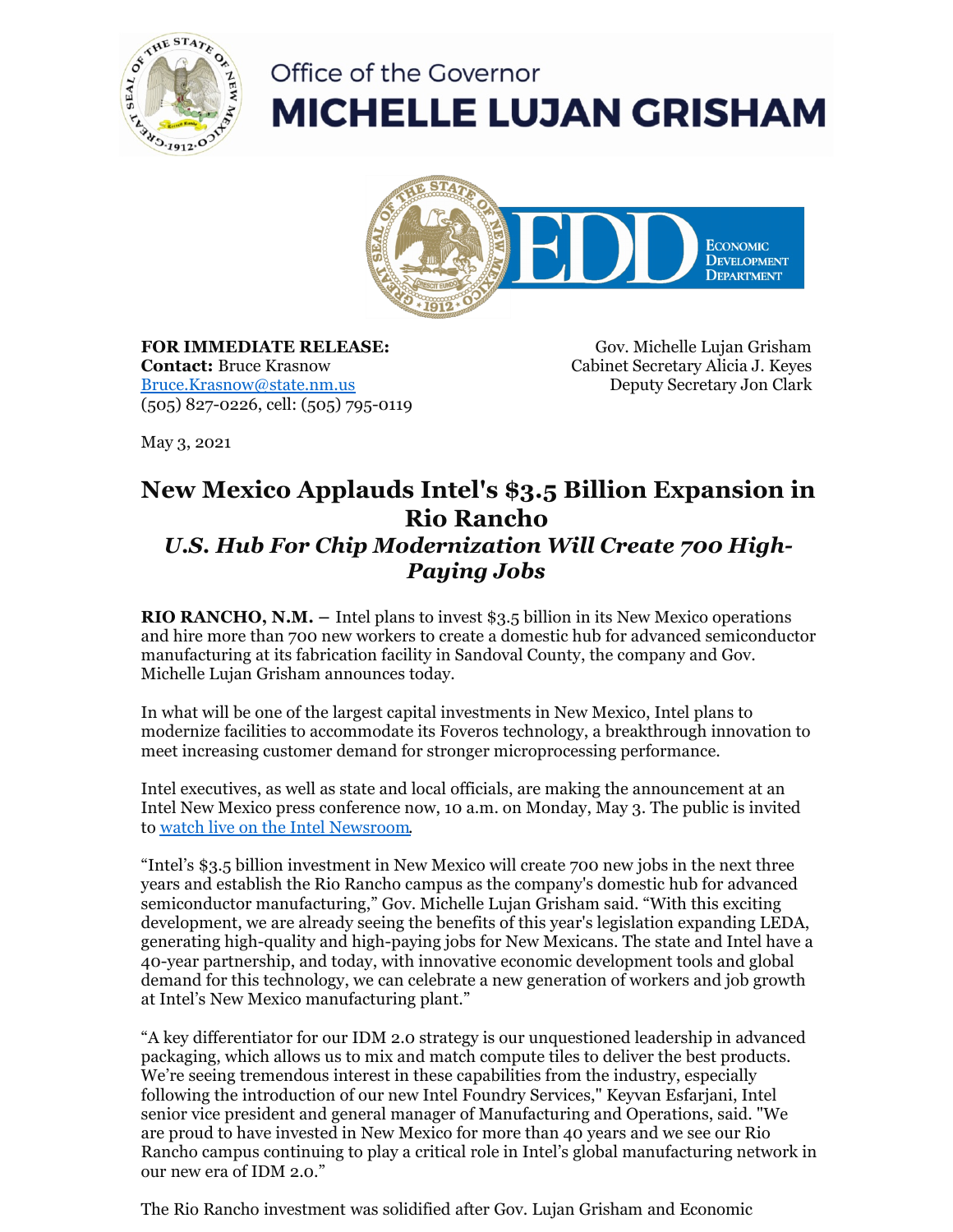Development Cabinet Secretary Alicia J. Keyes asked state lawmakers in a special session to reform the Local Economic Development Act (LEDA) to allow for a portion of construction-related Gross Receipts Tax to be rebated back to companies for large, significant, job-creating projects.

Gov. Lujan Grisham signed the measure into law on April 7, 2021.

Intel is expected to hire 1,000 construction workers starting this year and spend \$550 million on construction and new infrastructure. Intel New Mexico employees' average total compensation, as of the end of 2020, was \$145,000 per year including salary, benefits, and bonuses.

"The time has come in New Mexico for better paying jobs and a faster growing economy," Secretary Keyes said. "Intel's investment in the state signals again that New Mexico has a skilled workforce and a strong business climate, with the financial and logistical advantages to help businesses manage essential supply chains."

In addition to the GRT, which is expected to total \$14 million with both state and local sharing, the state has pledged \$5 million from its regular LEDA fund, paid out after Intel meets specific economic development goals. Sandoval County, home to the Intel plant, is pledging an additional \$500,000, with specific job goal requirements, and will serve as the fiscal agent for the project.

"Sandoval County has a long history of partnering with Intel beginning with the county's initial \$2 billion IRB back in 1980," Sandoval County Commission Chair Dave Heil said. "Since that time, our partnership has resulted in the creation of over 8,000 great jobs, almost 5,000 of which have gone to New Mexico residents."

Pending approval, the City of Rio Rancho has pledged \$250,000 to the expansion from its job-creating LEDA fund and will consider action at an upcoming city council meeting.

"Over the past few years, Intel has made meaningful strides in job creation and capital investment at the Rio Rancho site," Rio Rancho Mayor Gregg D. Hull said. "With today's announcement, we are seeing a huge leap forward for both Rio Rancho's and the state's economy. Intel spurred Rio Rancho's original growth spurt in the 1980s and on behalf of our residents, our local business community, and the governing body, we are ecstatic to support Intel's renewed future in Rio Rancho."

Since 1980, Intel has invested more than \$16 billion to build high-tech manufacturing capacity in New Mexico. Over the past five years, the company has spent more than \$1 billion with state-based organizations. Intel has an annual total economic impact in the state of approximately \$1.2 billion, based on 2019 data.

## *Intel in New Mexico – By the Numbers:*

- **41 years in New Mexico**
- **1,800 New Mexico employees**
- **\$16.3 billion in capital investments**
- **\$200 million spent with local suppliers each year**
- **\$8.5 million in charitable giving to local schools and nonprofits since 2016**
- **106,000 employee volunteer hours at New Mexico schools and nonprofits since 2015**